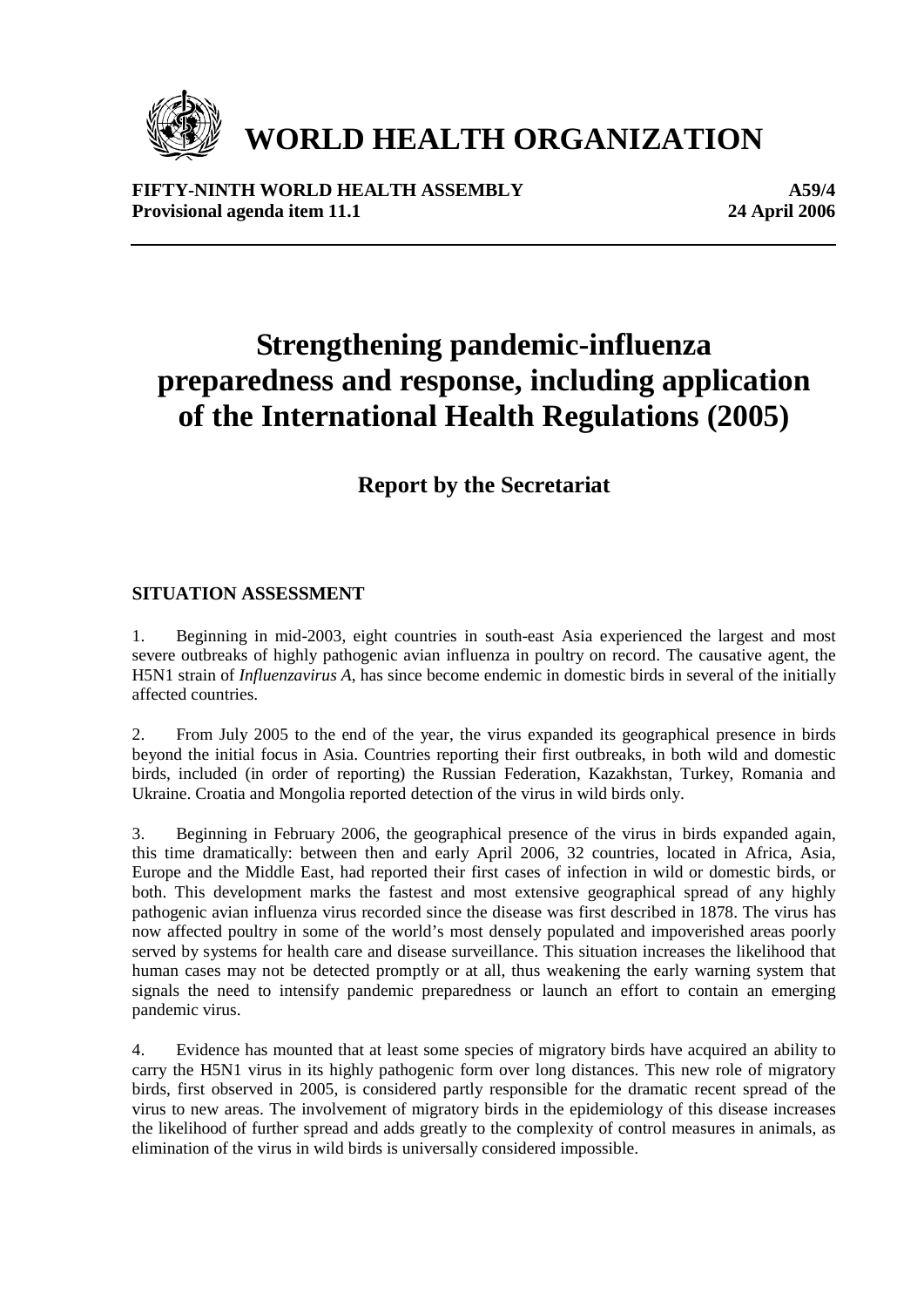5. The spread of the virus to new areas is of concern for human health as it broadens opportunities for human exposures and infections. Each human case gives the virus an opportunity to develop into a form that spreads efficiently and sustainably among humans, at which point a pandemic is expected to start.

6. Infections in poultry and wild birds during the first part of 2006 have been accompanied by the detection of H5N1 virus in a small number of dead domestic cats in some countries, and in two additional mammalian species that prey on wild birds, the stone marten and the mink. At present, infection in these additional mammalian species is not thought to play a significant role in the epidemiology of the disease or to introduce added risks for human infection. However, given the close association between domestic cats and people, vigilance for signs that cats are becoming more widely infected is essential.

7. The first human cases in the present outbreak occurred in December 2003 in Viet Nam. By early April 2006, close to 200 laboratory-confirmed human cases had been reported from nine countries: Azerbaijan, Cambodia, China, Egypt, Indonesia, Iraq, Thailand, Turkey, and Viet Nam. In humans, the virus causes severe disseminated disease affecting multiple organs and systems. Infection has been fatal in more than half of the cases. For unknown reasons, most cases have occurred in previously healthy children and young adults.

8. Resolution WHA58.5 acknowledged the serious threat to human health represented by the outbreaks in poultry and the associated human cases, and stressed the need for all countries to collaborate with WHO and the international community in order to lessen the risk of the H5N1 influenza virus causing a pandemic among humans.

9. Although neither the timing nor the severity of the next pandemic can be predicted, the risk that a pandemic virus will emerge is directly linked to the presence of the virus in poultry and is expected to persist. Since mid-2003 (as of early April 2006), 48 countries had reported the virus in domestic or wild birds. Of the 29 countries with outbreaks in poultry, only two have successfully eliminated the virus from their territories and maintained a disease-free status.

10. On present evidence, the species barrier is substantial: the virus does not cross easily from birds to humans. Behaviours associated with a high risk of infection include the slaughter, butchering, defeathering, and preparation for consumption of infected birds. Properly cooked poultry and poultry products are safe to eat.

11. Investigation of instances of possible human-to-human transmission is difficult, as family members are usually exposed to the same animal or environmental sources as well as to one another. Several instances of limited human-to-human transmission have occurred, but in no case has the virus spread beyond a first generation of close contacts or caused illness in the general community. Data from these incidents suggest that transmission requires very close contact with an ill person. The WHO level of pandemic alert remains at phase 3: a novel influenza virus subtype is causing human infections, but does not spread efficiently or sustainably from one person to another.

#### **ACTIONS UNDERTAKEN BY WHO**

12. In resolution WHA58.5 the Health Assembly requested the Director-General to undertake several actions, including (a) to improve surveillance for H5N1 cases in humans and outbreaks in animals; (b) to reduce the shortage of vaccines and antiviral agents; (c) to assess the feasibility of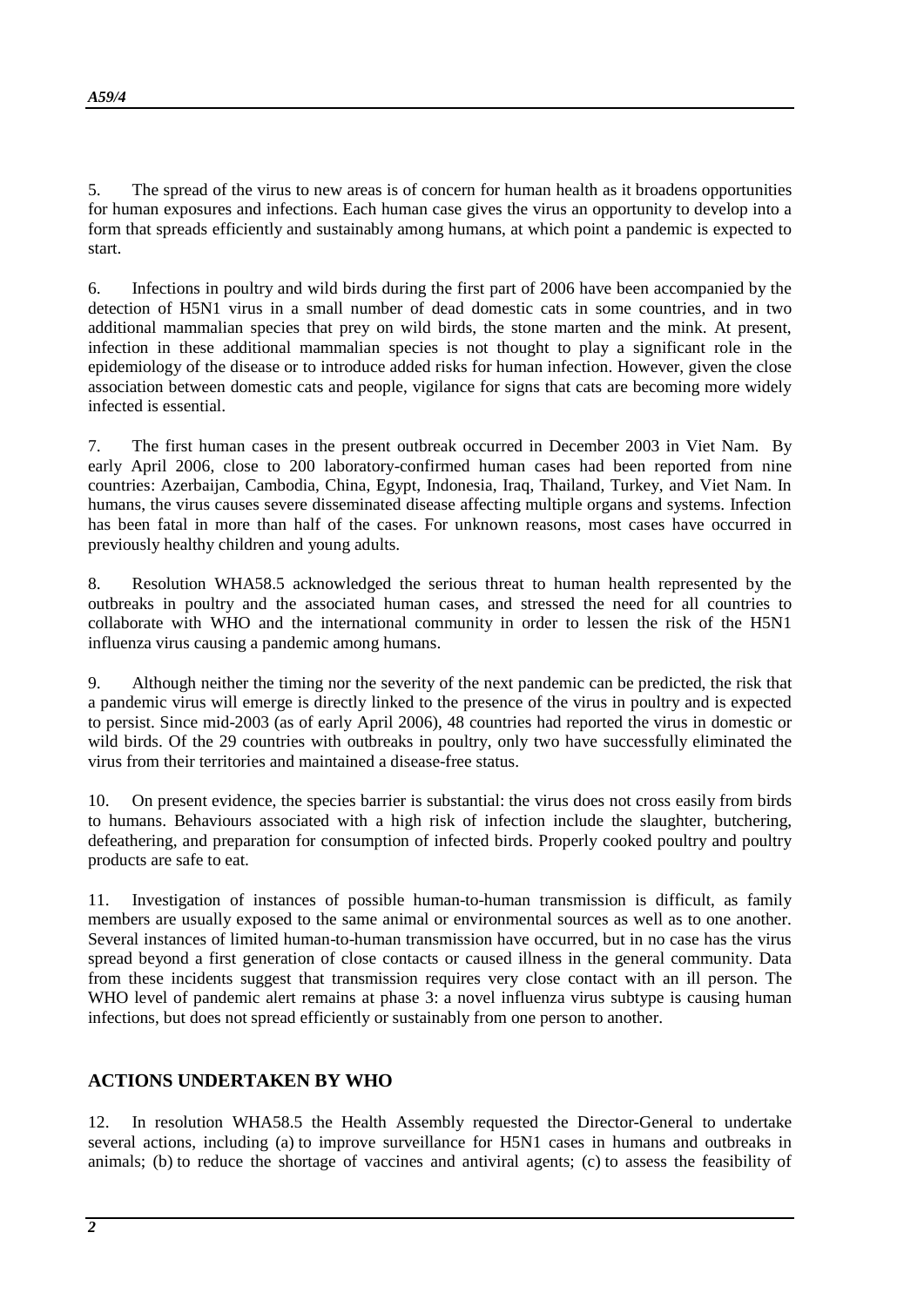using a stockpile of antiviral agents to alter the course of a pandemic near its start; and (d) to evaluate non-pharmaceutical measures, including the use of surgical masks, for limiting transmission during a pandemic.

13. In August 2005, all Member States were sent a document outlining recommended strategic actions for responding to the avian influenza pandemic threat. Recommended actions respond to different opportunities to intervene at different phases, moving from the present pre-pandemic situation, through the emergence of a pandemic virus, to the declaration of a pandemic and subsequent international spread. Actions requested in resolution WHA58.5 are embodied in the recommended strategic actions for each of these phases.

14. In the present phase, where interventions aim to reduce opportunities for a pandemic virus to emerge, activities concentrate on preventing human infections and strengthening the early warning system. In May 2005, FAO and OIE, in collaboration with WHO, issued "A global strategy for the progressive control of highly pathogenic avian influenza", giving priority to countries where human cases have occurred.<sup>1</sup> The three organizations have collaborated also in drawing up preventive measures, to be jointly implemented by the health and animal sectors, adapted to conditions in small backyard flocks, which have been associated with most human cases to date. Nonetheless, surveillance of both human cases and poultry outbreaks remains weak in most affected countries in Africa and Asia. In humans, surveillance is complicated by the non-specific early symptoms of influenza caused by the H5N1 virus, the high incidence of other respiratory diseases in affected countries, and the technical difficulty of diagnostic confirmation.

15. Direct support continues to be provided for field investigations of cases and laboratory confirmation of diagnosis, and laboratories in the WHO Global Influenza Surveillance Network continue to assess viruses for changes that could signal improved transmissibility or altered virulence. Some evidence of adaptive mutation during 2005 has emerged. Recent studies of the virus responsible for the exceptionally lethal pandemic of 1918-1919 have yielded better understanding of the genetic determinants of both transmissibility and virulence, and this understanding should improve the precision of early warning signals derived from virological investigations. These studies have also found some genetic similarities between the 1918 virus and H5N1 viruses circulating in 2005.

16. Vaccines are considered to be the first line of defence for reducing morbidity and mortality during a pandemic. The Secretariat has undertaken several activities aimed at expediting the development of a pandemic vaccine and increasing manufacturing capacity. Around 10 countries have domestic companies engaged in work on a pandemic vaccine. Some candidate vaccines are now undergoing clinical trials. Vaccine formulations that economize on the use of antigen are also undergoing clinical trials and, if successful, could help stretch limited antigen supplies and thus increase the number of doses that can be produced at current capacity. As a second line of action, the Secretariat has provided direct support to some developing countries engaged in work on a pandemic vaccine. In the first half of 2006, WHO is convening workshops on regulatory preparedness, aimed at expediting the licensing of pandemic vaccines, and a consultation on access to pandemic vaccines, aimed at developing a global action plan.

17. Countries that are building domestic stockpiles of antiviral agents need to have plans to distribute them, decide whether these drugs are to be used for treatment or prophylaxis, and be ready with appropriate prescribing advice. Because the medicines are costly and supplies are limited, it is

<u>.</u>

<sup>&</sup>lt;sup>1</sup> http://www.fao.org/ag/againfo/subjects/documents/ai/HPAIGlobalStrategy31Octzero5.pdf.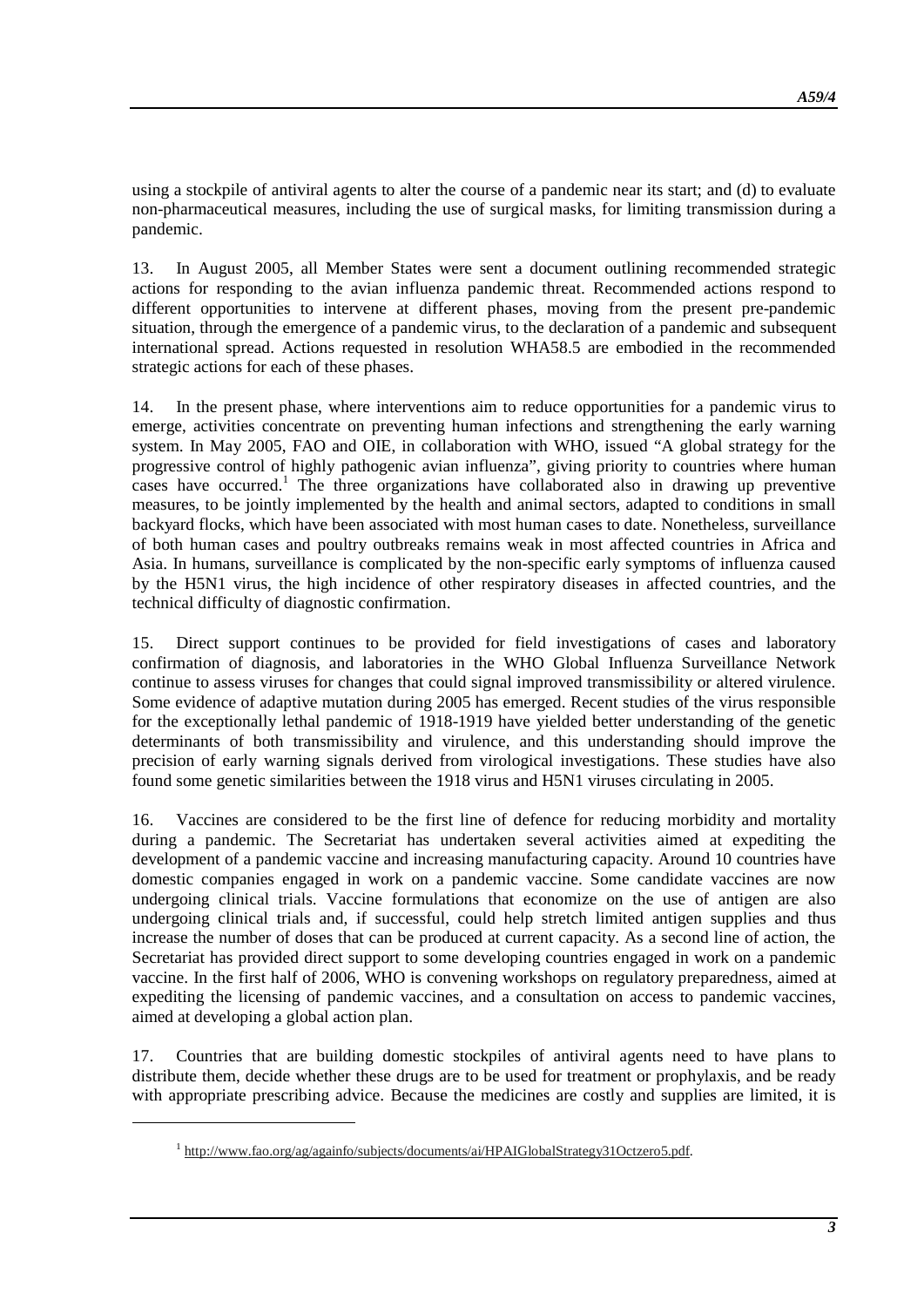recommended that antiviral agents be used at the start of a pandemic, pending the availability of vaccines, for the treatment of patients and the protection of workers in essential services, including health care. Some circulating H5N1 viruses are fully resistant to the one class of antiviral agents, the M2 inhibitors (amantadine and rimantadine), but other viruses are fully susceptible to these agents. Because of the risk that the virus will develop resistance to the second class of antiviral agents, the neuraminidase inhibitors (oseltamivir and zanamivir), it is not recommended that these agents be given to large numbers of healthy people, for prophylactic purposes, for extended periods.

18. Antiviral agents are effective in preventing influenza. Neuraminidase inhibitors have been shown, in laboratory studies, to reduce the severity and duration of illness caused by seasonal influenza. The efficacy of these inhibitors depends on their administration within 48 hours of onset of symptoms. For cases of human infection with the H5N1 virus, these agents, if administered early, may reduce the severity of disease and improve prospects of survival but clinical data are limited.

19. Supplies of oseltamivir (administered as tablets) and zanamivir (administered by use of an inhaler) remain extremely limited. Because of the complex and time-consuming manufacturing process, the sole manufacturer of oseltamivir is unable fully to meet demand and faces a backlog of orders. Manufacturing technology is not easily transferred to other production facilities, but strategies for doing so are being explored as a matter of urgency; particular attention is being given to the option of manufacturing oseltamivir in developing countries.

20. Following a donation by industry, WHO will have a stockpile of antiviral agents (oseltamivir), sufficient for three million treatment courses, by early 2006. Recent studies, based on mathematical modelling, suggest that these drugs could be used prophylactically near the start of a pandemic to reduce the risk that a fully transmissible virus will emerge or at least to delay its international spread. From 6 to 8 March 2006, WHO convened a global technical meeting to finalize an early containment protocol for pandemic influenza. The results of this meeting were made publicly available the following week.<sup>1</sup> To increase the likelihood that early intervention using an international stockpile of antiviral agents will be successful, surveillance in affected countries needs to improve, particularly the capacity to detect clusters of cases closely related in time and place. Should the emerging pandemic virus behave epidemiologically in ways that preclude early intervention, medicines in the stockpile can be used for treatment and prophylaxis in the initially affected countries.

21. As supplies of antiviral agents and vaccines will be inadequate in all countries at the start of a pandemic, governments will need to advise their populations on the use of non-pharmaceutical measures to protect them from infection or, at the population level, to slow transmission. Several nonpharmaceutical interventions have been evaluated. The effectiveness of some will depend on the characteristics of the virus (e.g. virulence, attack rate, transmissibility and pathogenicity in groups at different risk), which cannot be known in advance and will need to be evaluated as the pandemic evolves. Plans are in place to undertake this activity. For example, should schools prove to play an important role in disease dissemination, as has happened in past pandemics, their temporary closure could be recommended as a means of slowing spread. Any measure that flattens the peak incidence of cases over time will relieve some of the burden on health services and reduce some of the social disruption that accompanies high rates of worker absenteeism.

 $\overline{a}$ 

<sup>&</sup>lt;sup>1</sup> WHO pandemic influenza draft protocol for rapid response and containment. Accessible at: http://www.who.int/csr/disease/avian\_influenza/guidelines/pandemicfluprotocol\_17.03a.pdf.